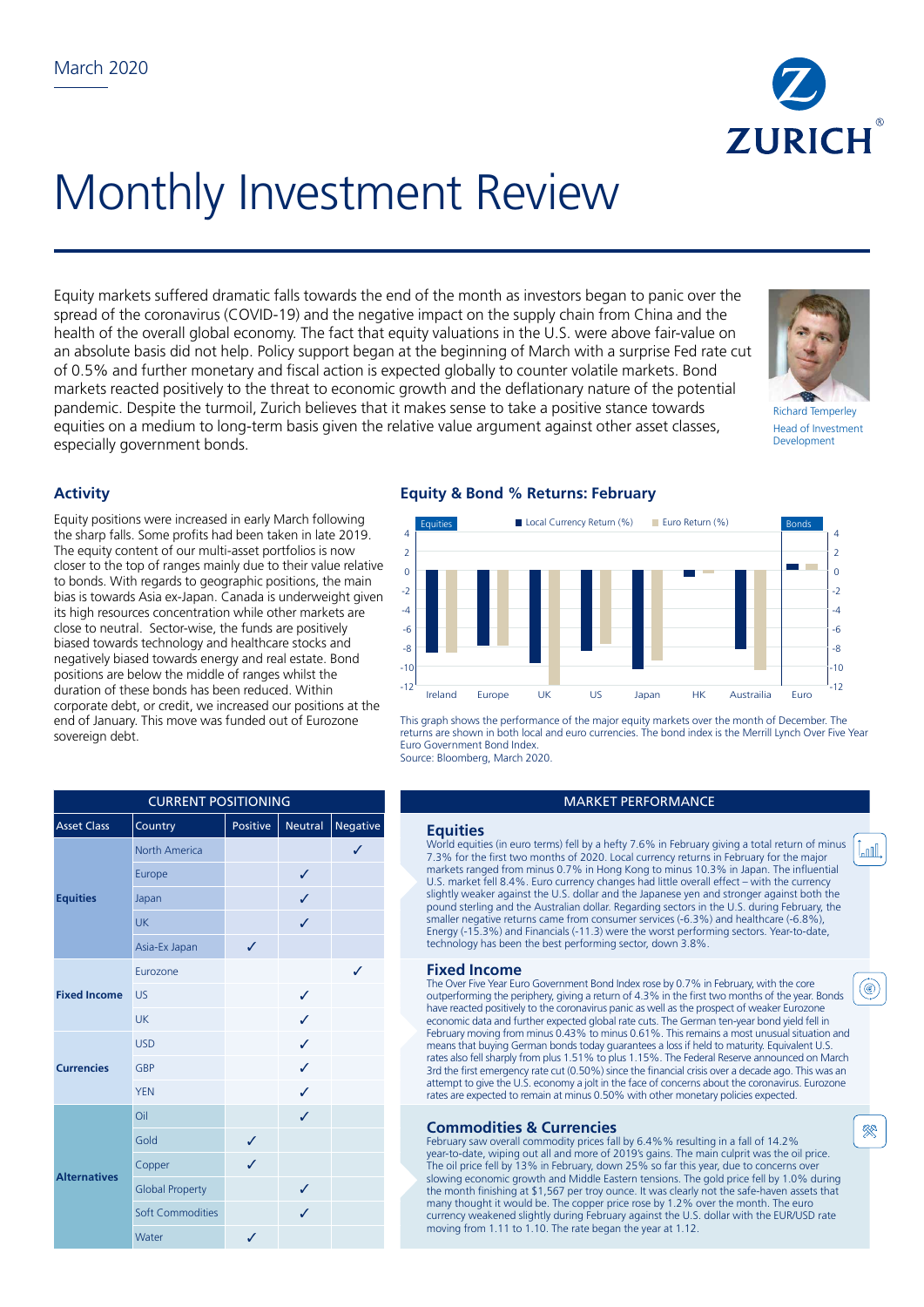| Zurich Life Annualised Performance            |                 | Annualised |            |            |                    |                    |                    |                             |  |
|-----------------------------------------------|-----------------|------------|------------|------------|--------------------|--------------------|--------------------|-----------------------------|--|
| to March 2020                                 | Year to<br>Date | 1<br>Year  | 3<br>Years | 5<br>Years | 10<br>Years        | 15<br>Years        | 20<br>Years        | <b>Fund Size</b><br>(Euros) |  |
| Prisma Multi-Asset Funds                      |                 |            |            |            |                    |                    |                    |                             |  |
| Prisma <sup>2</sup>                           | $-1.1%$         | 0.7%       | 0.2%       | 0.4%       | <b>Not Started</b> | <b>Not Started</b> | <b>Not Started</b> | 276,581,650                 |  |
| Prisma <sup>3</sup>                           | $-2.4%$         | 2.1%       | 1.3%       | 1.6%       | <b>Not Started</b> | <b>Not Started</b> | Not Started        | 1,183,947,750               |  |
| Prisma 4                                      | $-4.7%$         | 4.5%       | 3.1%       | 3.6%       | <b>Not Started</b> | <b>Not Started</b> | Not Started        | 1,476,010,823               |  |
| Prisma <sup>5</sup>                           | $-6.4%$         | 7.5%       | 4.7%       | 5.0%       | <b>Not Started</b> | Not Started        | Not Started        | 730,990,259                 |  |
| Prisma Max <sup>*</sup>                       | $-6.3%$         | 8.4%       | 5.7%       | 5.2%       | <b>Not Started</b> | <b>Not Started</b> | Not Started        | 63,910,227                  |  |
| Managed Funds                                 |                 |            |            |            |                    |                    |                    |                             |  |
| Cautiously Managed                            | $-3.0%$         | 3.5%       | 2.4%       | 2.8%       | 6.5%               | <b>Not Started</b> | Not Started        | 471,586,386                 |  |
| <b>Sector Average</b>                         | $-2.4%$         | 2.4%       | 1.4%       | 1.4%       | 3.6%               | 3.1%               | 3.0%               |                             |  |
| <b>Balanced</b>                               | $-4.0%$         | 7.1%       | 4.6%       | 4.7%       | 8.6%               | 6.7%               | 5.0%               | 1,759,592,669               |  |
| <b>Sector Average</b>                         | $-4.7%$         | 3.4%       | 2.3%       | 2.4%       | 6.4%               | 4.2%               | 3.1%               |                             |  |
| Performance                                   | $-5.3%$         | 7.5%       | 5.5%       | 5.4%       | 9.3%               | 7.0%               | 5.0%               | 1,391,703,549               |  |
| Dynamic                                       | $-6.0%$         | 8.0%       | 5.9%       | 5.9%       | 9.8%               | 7.4%               | 5.0%               | 1,565,048,857               |  |
| <b>FinEx Sector Average</b>                   | $-5.8%$         | 2.8%       | 2.6%       | 3.1%       | 6.9%               | 4.5%               | 3.4%               |                             |  |
| <b>Protected Funds</b>                        |                 |            |            |            |                    |                    |                    |                             |  |
| Protected 70                                  | $-4.9%$         | 4.8%       | 2.3%       | 1.6%       | <b>Not Started</b> | <b>Not Started</b> | <b>Not Started</b> | 21,539,252                  |  |
| Protected 80                                  | $-3.7%$         | 2.2%       | 0.5%       | 0.0%       | 2.7%               | <b>Not Started</b> | <b>Not Started</b> | 30,438,936                  |  |
| Cash                                          |                 |            |            |            |                    |                    |                    |                             |  |
| Secure                                        | 0.0%            | 0.0%       | 0.0%       | 0.0%       | 0.1%               | 0.9%               | 1.5%               | 173,005,730                 |  |
| Cash Fund                                     | $-0.2%$         | $-0.8%$    | $-0.8%$    | $-0.8%$    | $-0.5%$            | <b>Not Started</b> | <b>Not Started</b> | 758,141,301                 |  |
| <b>FinEx Sector Average</b>                   | $-0.1%$         | $-0.7%$    | $-0.6%$    | $-0.4%$    | 0.0%               | 0.8%               | 1.3%               |                             |  |
| <b>Bond</b>                                   |                 |            |            |            |                    |                    |                    |                             |  |
| Global Corporate Bond (JP Morgan)             | 2.7%            | 9.7%       | 2.8%       | 2.0%       | <b>Not Started</b> | <b>Not Started</b> | <b>Not Started</b> | 7,685,273                   |  |
| Global Government Bond (JP Morgan)            | 3.5%            | 7.4%       | 2.30%      | 1.50%      | <b>Not Started</b> | Not Started        | Not Started        | 1,387,058                   |  |
| Indexed Eurozone Government Bond (BlackRock)* | 2.8%            | 9.2%       | 3.80%      | 2.20%      | <b>Not Started</b> | <b>Not Started</b> | <b>Not Started</b> | 9,031,878                   |  |
| <b>Active Fixed Income</b>                    | 2.1%            | 7.3%       | 2.50%      | 1.60%      | 5.20%              | 5.00%              | 6.00%              | 221,967,895                 |  |
| <b>Inflation-Linked Bond</b>                  | 0.5%            | 6.7%       | 2.10%      | 1.00%      | Not Started        | <b>Not Started</b> | Not Started        | 6,305,738                   |  |
| Long Bond                                     | 5.2%            | 16.4%      | 6.2%       | 3.3%       | 7.1%               | 6.1%               | <b>Not Started</b> | 70,640,662                  |  |
| <b>FinEx Sector Average</b>                   | 2.1%            | 8.9%       | 3.5%       | 2.1%       | 4.1%               | 3.9%               | 4.6%               |                             |  |
| Absolute Return/Diversified Assets Funds      |                 |            |            |            |                    |                    |                    |                             |  |
| Global Targeted Returns Fund (Invesco)        | 0.2%            | 2.0%       | $-1.0%$    | $-0.3%$    | <b>Not Started</b> | <b>Not Started</b> | <b>Not Started</b> | 42,007,752                  |  |
| Dynamic Diversified Growth (BlackRock)        | $-3.3%$         | 1.5%       | 2.0%       | 0.2%       | <b>Not Started</b> | <b>Not Started</b> | <b>Not Started</b> | 11,266,832                  |  |
| <b>Active Asset Allocation</b>                | $-4.9%$         | 4.6%       | 3.3%       | 3.7%       | <b>Not Started</b> | Not Started        | <b>Not Started</b> | 514,087,964                 |  |
| <b>Commodity Funds</b>                        |                 |            |            |            |                    |                    |                    |                             |  |
| Gold                                          | 7.1%            | 24.6%      | 6.2%       | 5.2%       | 5.1%               | Not Started        | <b>Not Started</b> | 144,660,115                 |  |
| Indexed Global Energy and Metals              | $-10.0%$        | $-6.7%$    | $-2.3%$    | $-3.2%$    | $-1.9%$            | <b>Not Started</b> | <b>Not Started</b> | 11,249,632                  |  |
| Equity Funds (Global)                         |                 |            |            |            |                    |                    |                    |                             |  |
| 5 Star 5                                      | $-7.1%$         | 8.0%       | 6.4%       | 5.9%       | 9.2%               | 6.7%               | <b>Not Started</b> | 200,170,005                 |  |
| <b>International Equity</b>                   | $-6.4%$         | 8.7%       | 6.0%       | 6.4%       | 10.6%              | 8.1%               | 4.2%               | 2,564,725,383               |  |
| Global Select (Threadneedle)                  | $-5.1%$         | 14.5%      | 10.2%      | 8.8%       | 11.7%              | 9.0%               | <b>Not Started</b> | 9,797,643                   |  |
| Indexed Global Equity (BlackRock)*            | $-7.8%$         | 7.3%       | 5.3%       | 6.0%       | Not Started        | Not Started        | <b>Not Started</b> | 123,113,135                 |  |
| <b>FinEx Sector Average</b>                   | $-7.9%$         | 3.4%       | 3.5%       | 4.0%       | 8.6%               | 5.8%               | 2.7%               |                             |  |
| Equity Funds (European)                       |                 |            |            |            |                    |                    |                    |                             |  |
| 5 Star 5 Europe                               | $-9.5%$         | 6.6%       | 6.0%       | 5.1%       | 10.4%              | 7.9%               | <b>Not Started</b> | 102,200,569                 |  |
| European Select (Threadneedle)                | $-6.7%$         | 12.3%      | 7.0%       | 4.5%       | 11.1%              | 8.6%               | <b>Not Started</b> | 8,869,730                   |  |
| <b>FinEx Sector Average</b>                   | $-7.8%$         | 6.0%       | 3.7%       | 2.8%       | 7.6%               | 5.7%               | 2.7%               |                             |  |
| Equity Funds (Euro)                           |                 |            |            |            |                    |                    |                    |                             |  |
| <b>Eurozone Equity</b>                        | $-8.9%$         | 3.9%       | 4.3%       | 3.2%       | 8.2%               | 7.3%               | <b>Not Started</b> | 76, 157, 758                |  |
| Indexed Eurozone Equity (BlackRock)*          | $-9.3%$         | 3.2%       | 3.3%       | 2.6%       | <b>Not Started</b> | <b>Not Started</b> | <b>Not Started</b> | 8,335,713                   |  |
| <b>Sector Average</b>                         | $-8.4%$         | 3.1%       | 2.8%       | 2.4%       | 6.3%               | 4.1%               | 2.3%               |                             |  |
| Equity Funds (Irish)                          |                 |            |            |            |                    |                    |                    |                             |  |
| <b>Irish Equity</b>                           | $-11.5%$        | 8.7%       | 2.4%       | 4.8%       | 11.7%              | 3.5%               | <b>Not Started</b> | 14,918,088                  |  |
| <b>FinEx Sector Average</b>                   | $-9.0%$         | 8.6%       | 0.9%       | 2.4%       | 9.2%               | 1.4%               | 2.8%               |                             |  |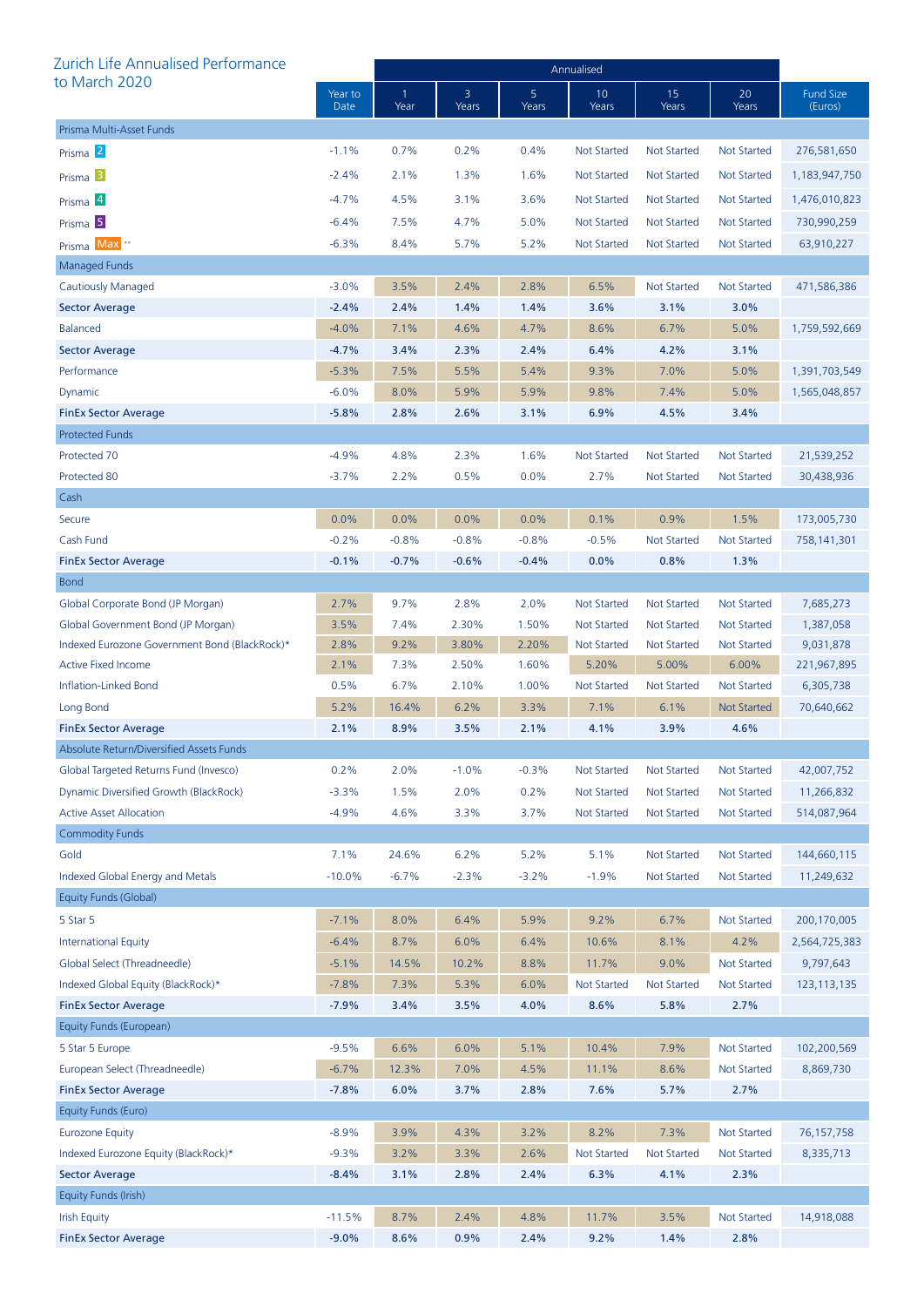|                                                                  |                 | Annualised |                    |                    |                    |                    |                    |                             |
|------------------------------------------------------------------|-----------------|------------|--------------------|--------------------|--------------------|--------------------|--------------------|-----------------------------|
|                                                                  | Year to<br>Date | 1<br>Year  | 3<br>Years         | 5<br>Years         | 10<br>Years        | 15<br>Years        | 20<br>Years        | <b>Fund Size</b><br>(Euros) |
| Equity Fund (American)                                           |                 |            |                    |                    |                    |                    |                    |                             |
| 5 Star 5 Americas                                                | $-5.9%$         | 12.2%      | 8.4%               | 9.1%               | 12.6%              | 9.9%               | <b>Not Started</b> | 69,675,496                  |
| American Select (Threadneedle)                                   | $-4.3%$         | 14.4%      | 9.1%               | 9.9%               | 13.9%              | 10.2%              | <b>Not Started</b> | 11,752,400                  |
| <b>FinEx Sector Average</b>                                      | $-6.6%$         | 8.9%       | 6.2%               | 7.4%               | 12.8%              | 8.4%               | 4.5%               |                             |
| Equity Funds (Far East Asia)                                     |                 |            |                    |                    |                    |                    |                    |                             |
| 5 Star 5 Asia Pacific                                            | $-7.4%$         | 2.1%       | 4.7%               | 5.3%               | 6.7%               | 6.7%               | Not Started        | 71,772,131                  |
| Asia Pacific Equity                                              | $-7.5%$         | 0.8%       | 4.5%               | 4.4%               | <b>Not Started</b> | <b>Not Started</b> | <b>Not Started</b> | 10,058,033                  |
| <b>FinEx Sector Average</b>                                      | $-7.0%$         | 0.8%       | 3.1%               | 2.3%               | 5.9%               | 6.5%               | 4.7%               |                             |
| Equity Funds (High Yield)                                        |                 |            |                    |                    |                    |                    |                    |                             |
| Dividend Growth                                                  | $-11.9%$        | $-0.3%$    | 0.0%               | 3.0%               | 9.9%               | <b>Not Started</b> | <b>Not Started</b> | 204,473,108                 |
| <b>FinEx Sector Average</b>                                      | $-7.9%$         | 3.4%       | 3.5%               | 4.0%               | 8.6%               | 5.8%               | 2.7%               |                             |
| Equity Funds (Emerging Market)                                   |                 |            |                    |                    |                    |                    |                    |                             |
| Emerging Markets Opportunities (JP Morgan)                       | $-8.5%$         | 3.7%       | 7.5%               | 4.8%               | <b>Not Started</b> | <b>Not Started</b> | <b>Not Started</b> | 7,028,976                   |
| Indexed Emerging Market Equity Fund (BlackRock)                  | $-9.4%$         | $-0.8%$    | 2.2%               | 2.3%               | <b>Not Started</b> | <b>Not Started</b> | <b>Not Started</b> | 2,846,025                   |
| <b>Sector Average</b>                                            | $-7.4%$         | $0.0\%$    | 2.4%               | 1.5%               | 3.1%               | 7.3%               | <b>Not Started</b> |                             |
| Equity Funds (Specialist)                                        |                 |            |                    |                    |                    |                    |                    |                             |
| Indexed Top Tech 100                                             | $-1.5%$         | 23.2%      | 15.4%              | 14.5%              | 19.5%              | 13.8%              | <b>Not Started</b> | 76,259,286                  |
| <b>FinEx Sector Average</b>                                      | $-4.3%$         | 4.3%       | 2.9%               | 2.3%               | 4.1%               | 3.6%               | 0.4%               |                             |
| <b>Property Funds</b>                                            |                 |            |                    |                    |                    |                    |                    |                             |
| <b>Property Fund</b>                                             | $-7.2%$         | $-0.8%$    | <b>Not Started</b> | <b>Not Started</b> | <b>Not Started</b> | <b>Not Started</b> | Not Started        | 47,654,892                  |
| Indexed European (Ex-UK) Property                                | $-3.6%$         | 13.0%      | 8.4%               | 4.9%               | 9.8%               | <b>Not Started</b> | <b>Not Started</b> | 120,861,912                 |
| Indexed Australasia Property                                     | $-6.6%$         | 0.0%       | 2.8%               | 3.4%               | 7.9%               | <b>Not Started</b> | <b>Not Started</b> | 95,273,880                  |
| <b>Sector Average</b>                                            | $-4.3%$         | $-0.2%$    | 2.8%               | 3.2%               | 4.4%               | 1.3%               | 3.5%               |                             |
| Dimensional Funds                                                |                 |            |                    |                    |                    |                    |                    |                             |
| Global Short-term Investment Grade Fixed Income<br>(Dimensional) | 0.0%            | 0.8%       | Not Started        | <b>Not Started</b> | <b>Not Started</b> | <b>Not Started</b> | Not Started        | 249,275                     |
| Euro Inflation Linked Int Duration Fixed Income<br>(Dimensional) | 1.4%            | 5.6%       | Not Started        | Not Started        | <b>Not Started</b> | <b>Not Started</b> | Not Started        | 6,653,388                   |
| World Equity (Dimensional)                                       | $-9.7%$         | 1.5%       | Not Started        | Not Started        | <b>Not Started</b> | <b>Not Started</b> | Not Started        | 9,767,986                   |
| Global Short Fixed Income (Dimensional)                          | 0.2%            | 0.7%       | Not Started        | Not Started        | <b>Not Started</b> | <b>Not Started</b> | Not Started        | 1,551,538                   |
| World Allocation 20/80 (Dimensional)                             | $-1.9%$         | 0.6%       | Not Started        | Not Started        | <b>Not Started</b> | <b>Not Started</b> | Not Started        | 11,600,464                  |
| World Allocation 40/60 (Dimensional)                             | $-3.9%$         | 1.1%       | Not Started        | <b>Not Started</b> | <b>Not Started</b> | <b>Not Started</b> | Not Started        | 22,828,958                  |
| World Allocation 60/40 (Dimensional)                             | $-5.9%$         | 1.4%       | Not Started        | Not Started        | Not Started        | Not Started        | Not Started        | 24,293,409                  |
| World Allocation 80/20 (Dimensional)                             | $-8.5%$         | 0.4%       | <b>Not Started</b> | <b>Not Started</b> | <b>Not Started</b> | <b>Not Started</b> | <b>Not Started</b> | 6,832,255                   |
| <b>Funds Closed to New Business</b>                              |                 |            |                    |                    |                    |                    |                    |                             |
| <b>Indexed Eurozone Property</b>                                 | $-4.0%$         | 9.1%       | 8.3%               | 5.1%               | 8.8%               | <b>Not Started</b> | <b>Not Started</b> | 17,944,496                  |
| Indexed India Equity                                             | $-7.8%$         | 0.4%       | 0.9%               | $-0.9%$            | 3.5%               | <b>Not Started</b> | <b>Not Started</b> | 7,718,502                   |
| Income Opportunity (JP Morgan)                                   | $-0.2%$         | $-0.9%$    | $-1.0%$            | 0.1%               | <b>Not Started</b> | <b>Not Started</b> | Not Started        | 4,672,910                   |
| <b>Diversified Assets</b>                                        | $-5.5%$         | 2.7%       | 2.6%               | 1.8%               | 5.6%               | <b>Not Started</b> | Not Started        | 10,599,044                  |
| Earth Resources                                                  | $-2.4%$         | 11.9%      | 5.3%               | 0.1%               | $-0.3%$            | <b>Not Started</b> | <b>Not Started</b> | 4,472,300                   |
| <b>Green Resources</b>                                           | 7.5%            | 33.2%      | 19.9%              | 8.3%               | 4.1%               | <b>Not Started</b> | <b>Not Started</b> | 5,282,768                   |
| Small Cap Europe (Pictet)                                        | $-10.7%$        | 2.4%       | 3.3%               | 4.4%               | Not Started        | Not Started        | Not Started        | 1,654,219                   |

Source: Financial Express as at 01/03/2020

Annual management charges (AMC) apply. The fund returns shown are net of the AMC deducted by each provider in their unit prices. This will vary for each provider, and any difference will impact the relative performance of the funds shown. The fund returns are based on an investment in the funds and do not represent the returns achieved by individual policies linked to the funds. These fund returns may be before the full AMC is applied to a policy. The actual returns on policies linked to the specified fund will be lower because of the effects of charges and in some cases a higher management charge.

\*Prisma Max was previously called Prisma 6.

Figures highlighted in beige indicate where the Zurich Life fund has outperformed the sector average.

**Warning: Past performance is not a reliable guide to future performance. Warning: The value of your investment may go down as well as up. Warning: Benefits may be affected by changes in currency exchange rates. Warning: If you invest in this fund you may lose some or all of the money you invest.**